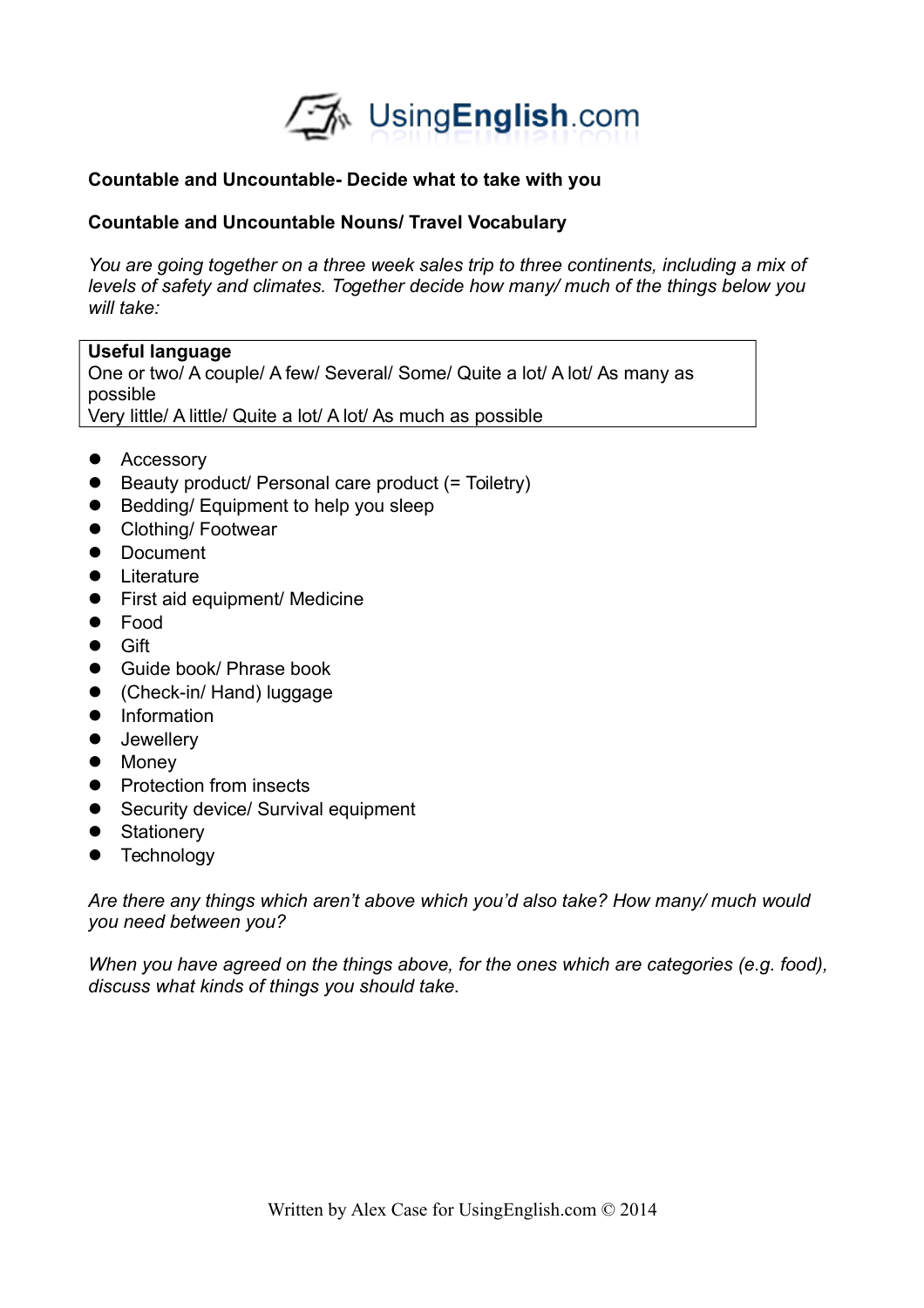

*Continue your discussion above with the suggestions below:* ------------------------------------------------------------- (Business) shirt Address Backpack/ Rucksack

Briefcase

**Brochure** 

Bulletproof vest

Business card

Can of food

Cash

Credit card

Diary

Dried food

Earplug

e-book/ e-reader

Electrical adaptor

GPS

Hair gel/ Hairspray/ Mousse

Insect repellent

Leisurewear

Money belt

Mosquito net

mp3 player

Notebook

Novel

Padlock

Painkiller

Pair of flipflops/ sandals

Pair of pyjamas

Pair of slippers

Pair of sunglasses